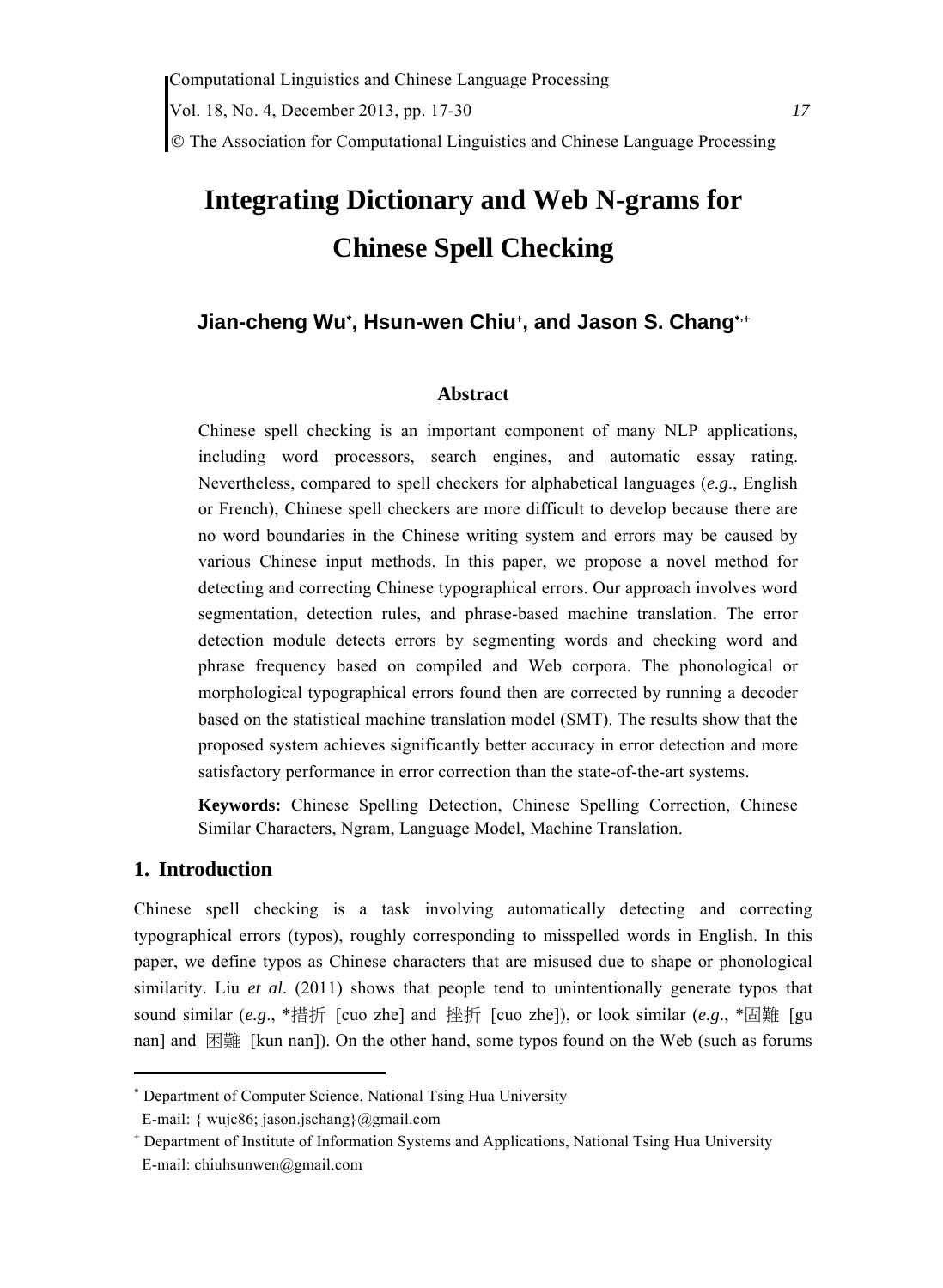or blogs) are used deliberately for the purpose of speed typing or just for fun. Therefore, spell checking is an important component for many applications, such as computer-aided writing and corpus cleanup.

The methods of spell checking can be classified broadly into two types: rule-based methods (Ren *et al*., 2001; Jiang *et al*., 2012) and statistical methods (Hung & Wu, 2009; Chen & Wu, 2010). Rule-based methods use knowledge resources, such as a dictionary, to identify a word as a typo if the word is not in the dictionary and to provide similar words in the dictionary as suggestions. Simple rule-based methods, however, have their limitations. Consider the sentence "心是很重要的。" [xin shi hen zhong yao de] which is correct. Nevertheless, the two single-character words " $\hat{v}$ " [xin] and " $\hat{\Xi}$ " [shi] are likely to be regarded as an error by a rule-based model for the longer word "心事" [xin shi] with identical pronunciation.

Data-driven, statistical spell checking approaches appear to be more robust and perform better. Statistical methods tend to use a large monolingual corpus to create a language model to validate the correction hypotheses. Considering "心是"[xin shi], the two characters "心" [xin] and "是" [shi] are a bigram with high frequency in a monolingual corpus, so we may determine that "心是" [xin shi] is not a typo after all.

In this paper, we propose a model that combines rule-based and statistical approaches to detect errors and generate the most appropriate corrections in Chinese text. Once an error is identified by the rule-based detection model, we use the statistic machine translation (SMT) model (Koehn, 2010) to provide the most appropriate correction. Rule-based models tend to ignore context, so we use SMT to deal with this problem. Our model treats spelling correction as a kind of translation, where typos are translated into correctly spelled words according to the translation probability and language model probability. Consider the same case "心是很 重要的。" [xin shi hen zhong yao de]. The string "心是" [xin shi] would not be incorrectly replaced with "心事" [xin shi] because we would consider "心是" [xin shi] to be highly probable, according to the language model.

The rest of the paper is organized as follows. We present the related work in the next section. Then, we describe the proposed model for automatically detecting the spelling errors and correcting the found errors in Section 3. Section 4 and Section 5 present the experimental data, results, and performance analysis. We conclude in Section 6.

#### **2. Related work**

Chinese spell checking is a task involving automatically detecting and correcting typos in a given Chinese sentence. Previous work typically takes the approach of combining a confusion set and a language model. A rule-based approach depends on dictionary knowledge and a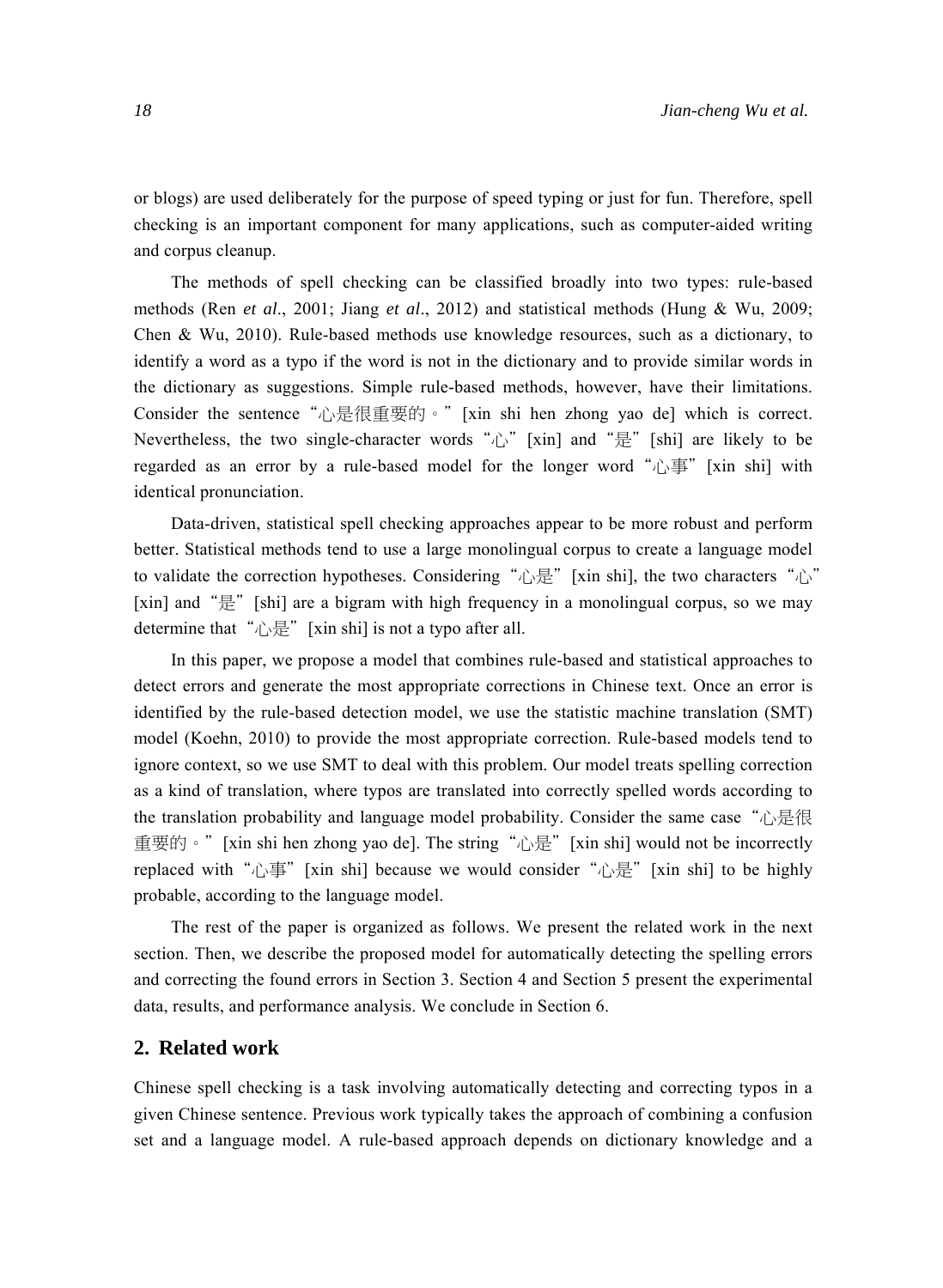confusion set, a collection set of certain characters consisting of visually and phonologically similar characters. On the other hand, statistical-based methods usually use a language model, which is generated from a reference corpus. A statistical language model assigns a probability to a sentence of words by means of n-gram probability to compute the likelihood of a corrected sentence.

Chang (1995) proposed a system that replaces each character in the sentence based on the confusion set and estimates the probability of all modified sentences according to a bigram language model built from a newspaper corpus before comparing the probability before and after substitution. They used a confusion set consisting of pairs of characters with similar shape that were collected by comparing the original text and its OCR results. Similarly, Zhuang *et al*. (2004) proposed an effective approach using OCR to recognize a possible confusion set. In addition, Zhuang *et al.* (2004) also used a multi-knowledge based statistical language model, the n-gram language model, and Latent Semantic Analysis. Nevertheless, the experiments by Zhuang *et al*. (2004) seem to show that the simple n-gram model performs the best.

In recent years, Chinese spell checkers have incorporated word segmentation. The method proposed by Huang *et al*. (2007) incorporates the Sinica Word Segmentation System (Ma & Chen, 2003) to detect typos. With a character-based bigram language model and the rule-based methods of dictionary knowledge and confusion sets, the method determines whether the word is a typo or not. There are many more systems that use word segmentation to detect errors. For example, in Hung and Wu (2009), the given sentence is segmented using a bigram language model. In addition, the method also uses a confusion set and common error templates manually edited and provided by the Ministry of Education in Taiwan (MOE, 1996). Chen and Wu (2010) modified the system proposed by Hung and Wu (2009) by combining statistic-based methods and a template matching module generated automatically to detect and correct typos based on the language model.

Closer to our method, Wu *et al*. (2010) adopted the noise channel model, a framework used both in spell checkers and in machine translation systems. The system combined a statistic-based method and template matching with the help of a dictionary and a confusion set. They also used word segmentation to detect errors, but they did not use existing word segmentation, as Huang *et al*. (2007) did, because that might regard a typo as a new word. They used a backward longest first approach to segment sentences with an online dictionary sponsored by MOE (MOE, 2007), and a templates with a confusion set provided by Liu *et al*. (2009). The system also treated Chinese spell checking as a kind of translation by combining the template module and translation module to get a higher precision or recall.

In our system, we also treat the Chinese spell checking problem as machine translation, but we use a different method of handling word segmentation to detect typos and translation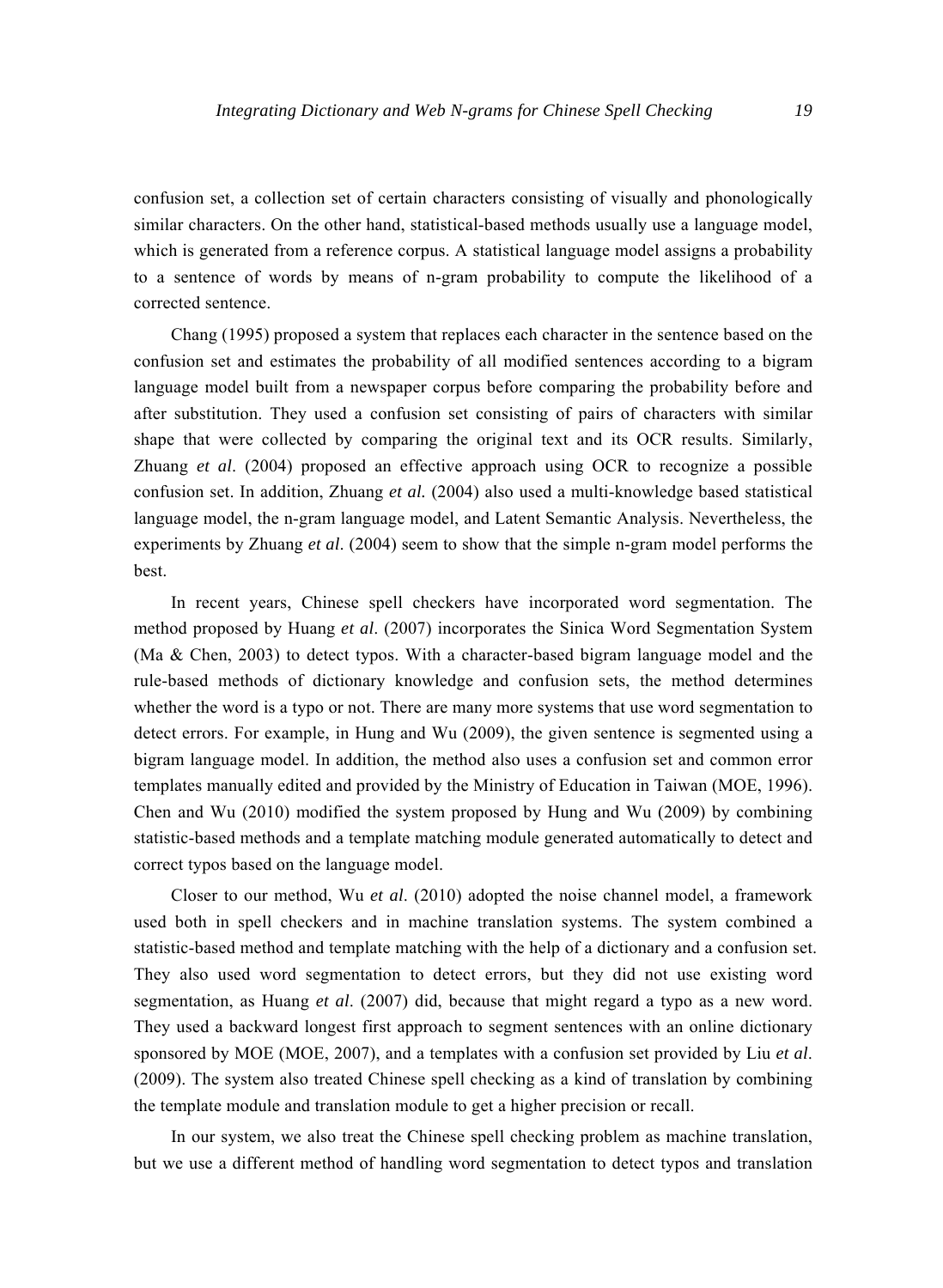model, where typos are translated into correctly spelled words.

# **3. Method**

In this section, we describe our solution to the problem of Chinese spell checking. In the error detection phase, the given Chinese sentence is segmented into words. (Section 3.1) The detection module then identifies and marks the words that may be typos. (Section 3.2) In the error correction phase, we use the statistical machine translation (SMT) model to translate the sentences containing typos into correct ones (Section 3.3). In the rest of this section, we describe our solution to this problem in more detail.

#### **3.1 Modified Chinese Word Segmentation System**

Unlike English text, in which sentences are sequences of words delimited by spaces, Chinese texts are represented as strings of Chinese characters (called Hanzi) with word delimiters. Therefore, word segmentation is a pre-processing step required for many Chinese NLP applications. In this study, we also perform word segmentation to reduce the search space and probability of false alarms. After segmentation, sequences of two or more singleton words are considered likely to contain an error. Nevertheless, over-segmentation might lead to falsely identified errors, which we will describe in Section 3.2. Considering the sentence"除了要有 超世之才,也要有堅定的意志"[chu le yao you chao shi zhi cai, ye yao you jian ding de yi zhi], the sentence is segmented into"除了/要/有/超世/之/才/,/也/要/有/堅定/的/意志."The part "超世之才" [chao shi zhi cai] of the sentence is over-segmented and runs the risk of being identified as containing a typo. To solve the problem of over-segmentation, we used additional lexical items to reduce the chance of generating false alarms.

#### **3.2 Error Detection**

Motivated by the observation that a typo often causes over-segmentation in the form of a sequence of single-character words, we target the sequences of single-character words as candidates for typos. To identify the points of typos, we take all n-grams consisting of single-character words in the segmented sentence into consideration. In addition to a Chinese dictionary, we also include a list of web-based n-grams to reduce false alarms due to the limited coverage of the dictionary.

When a sequence of singleton words is not found in the dictionary or in the web-based character n-grams, we regard the n-gram as containing a typo. For example, "森林 的 芳 多 精" [sen lin de fang duo jing] is segmented into consecutive singleton words: bigrams such as "的 芳" [de fang], and "芳 多" [fang duo] and trigrams such as "的 芳 多" [de fang duo] and "芳 多 精" [fang duo jing] are all considered as candidates for typos since those n-grams are not found in the reference list.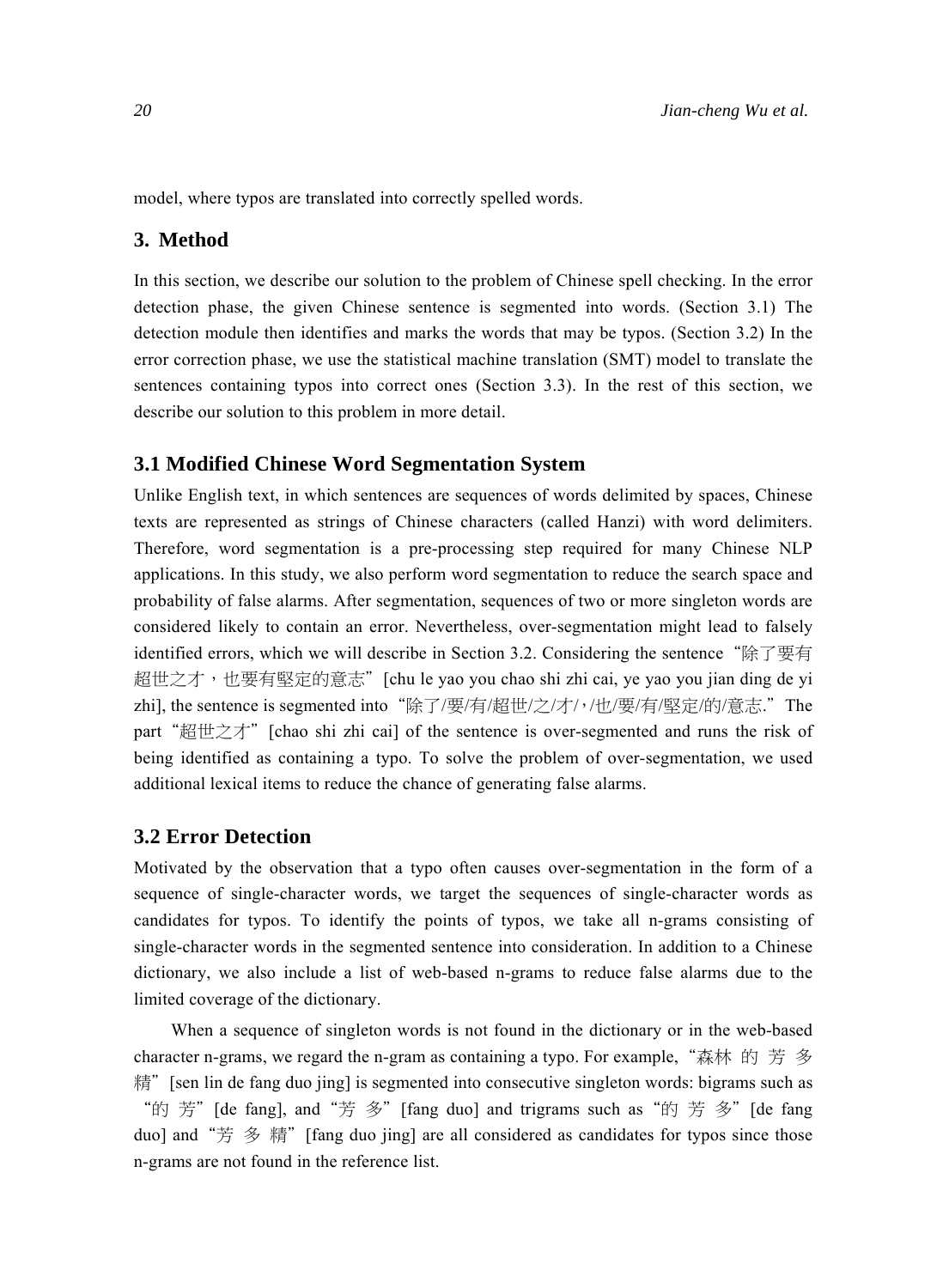#### **3.3 Error Correction**

Once we generate a list of candidates of typos, we attempt to correct typos using a statistical machine translation model to translate typos into correct words. When given a candidate, we first generate all correction hypotheses by replacing each character of the candidate typo with similar characters, one character at a time.

Take the candidate "氣份" [qi fen] as example, the model generates all translation hypotheses according to a visually and phonologically confusion set. Table 1 shows some translation hypotheses. The translation hypotheses then are validated (or pruned from the viewpoint of SMT) using the dictionary.

| Replaced<br>character | 氣  |    | 份  |    |  |
|-----------------------|----|----|----|----|--|
| <b>Translations</b>   | 汽份 | 泣份 | 氣分 | 氣忿 |  |
|                       | 器份 | 契份 | 氣憤 | 氣糞 |  |
|                       | 企份 | 憩份 | 氣奮 | 氣吩 |  |
|                       | 訖份 | 氮份 | 氣扮 | 氣汾 |  |
|                       | 迄份 | 粥份 | 氣芬 | 氣氛 |  |

*Table 1. Sample "translations" for the candidate "*氣份*" [qi fen].* 

The translation probability *tp* is a probability indicating how likely a typo is to be translated into a correct word. *tp* of each correction translation is calculated using the following formula:

$$
tp(candi, trans) = log_{10}\left(\frac{freq(trans)}{freq(trans) - freq(candi)} * \gamma\right) \text{ } if \text{ } trans \text{ } in \text{ } ngrams \tag{1}
$$

where *freq(trans)* is the frequency of translation, *freq(candi)* is the frequency of the candidate, and  $\gamma$  is the weight of different error types: visual or phonological.

Take "氣份" [qi fen] from "不/一樣/的/氣/份" [bu/yi yang/de/qi/fen] for instance, the translations with non-zero *tp* after filtering are shown in Table 2. Only two translations are possible for this candidate: "氣憤" [qi fen] and "氣氛" [qi fen].

*Table 2. Translations for "*氣份*" [qi fen] with corresponding translation probability and language model probability (log).* 

| <b>Translations</b> | Frequency | LM probability | tp      |
|---------------------|-----------|----------------|---------|
| 氣憤                  | 48        | -4 96          | $-1.20$ |
| 氣氛                  | 473       | $-3.22$        | -1 11   |

We use a simple, publicly available decoder written in Python to correct potential spelling errors found in the detection module. The decoder reads one Chinese sentence at a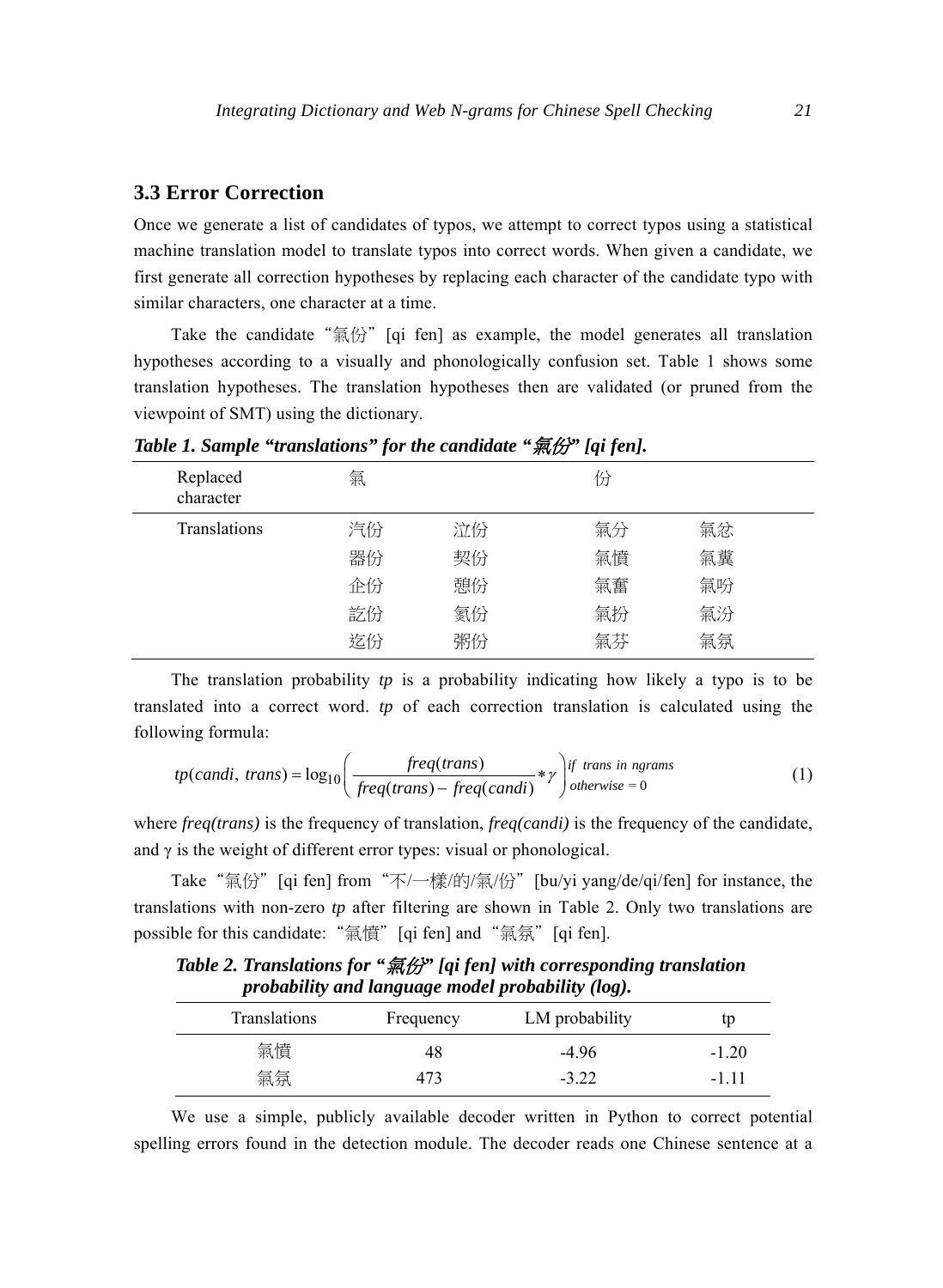time and attempts to "translate" the sentence into a correctly spelled one. The decoder translates monotonically without reordering the Chinese words and phrases using two models — the translation probability model and the language model. These two models read from a data directory containing two text files containing a translation model in GIZA++ (Och & Ney, 2003) format and a language model in SRILM (Stolcke *et al*., 2011) format. These two models are stored in memory for quick access.

The decoder invokes the two modules to load the translation and language models and decodes the input sentences, storing the result in output. The decoder computes the probability of the output sentences according to the models. It works by summing over all possible ways that the model could have generated the corrected sentence from the input sentence. Although, in general, covering all possible corrections in the translation and language models is intractable, a majority of error instances can be "translated" effectively via the translation model and the language model.

# **4. Experimental Setting**

Our systems were designed to provide wide coverage spell checking for Chinese. As such, we trained our systems using a dictionary, a compiled corpus, and Web scale n-grams. We evaluated our systems on the sentence level. Finally, we used an annotated dataset to provide human judges the ability to evaluate the quality of error detection and correction. In this section, we first present the details of data sources used in training (Section 4.1). Then, Section 4.2 describes the test data. Section 4.3 describes the systems evaluated and compared. The evaluation metrics for the performance of the systems are reported in Section 4.4.

#### **4.1 Data Sources**

To train our model, we used several corpora, including Sinica Chinese Balanced Corpus, TWWaC (Taiwan Web as Corpus), a Chinese dictionary, and a confusion set. We describe the data sets in more detail below.

#### **Sinica Corpus**

"Academia Sinica Balanced Corpus of Modern Chinese," or "Sinica Corpus," is the first balanced Chinese corpus with part-of-speech tags (Huang *et al*., 1996). The current size of the corpus is about 5 million words. Texts are segmented according to the word segmentation standard proposed by the ROC Computational Linguistic Society. Each segmented word is tagged with its part of speech. We used the corpus to generate the frequency of bigrams, trigrams, and 4-grams for training the translation model and to train the n-gram language model.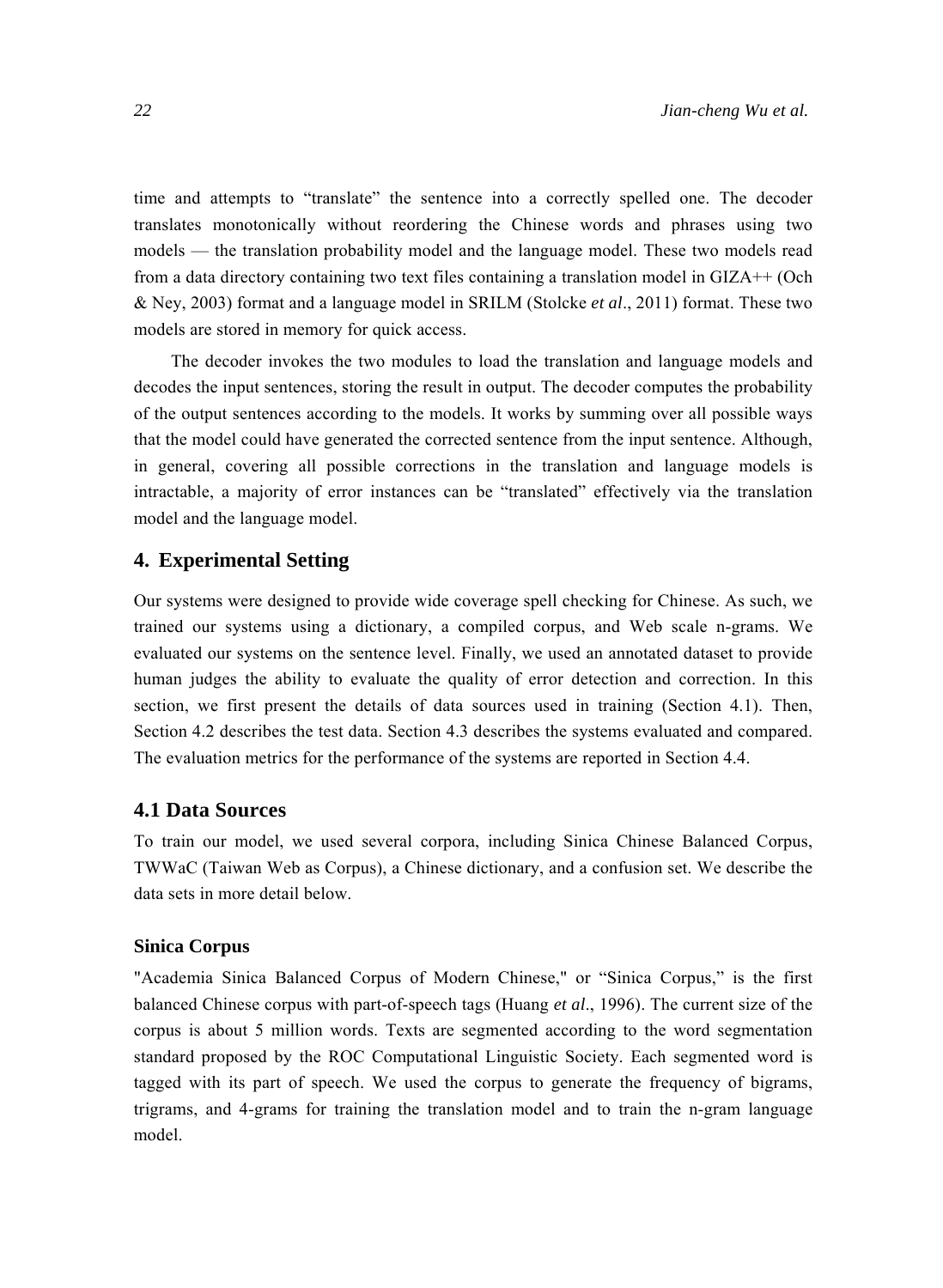#### **TWWaC (Taiwan Web as Corpus)**

We used TWWaC for obtaining more language information. TWWaC is a corpus gathered from the Web under the .tw domain, containing 1,817,260 Web pages that consist of 30 billion Chinese characters. We use the corpus to generate the frequency of all character n-grams for n  $= 2, 3, 4$  (with frequency higher than 10). Table 3 shows the information of n-grams in Sinica Corpus and TWWaC.

| N-gram    | Sinica Corpus Types | <b>TWWaC Types</b> |
|-----------|---------------------|--------------------|
| $2$ -gram | 66,778              | 2,848,193          |
| 3-gram    | 45,382              | 13,745,743         |
| 4-gram    | 12,294              | 17, 191, 359       |

*Table 3. The information of n-grams in Sinica corpus and TWWaC.* 

#### **Words and Idioms in a Chinese Dictionary**

From the dictionaries and related books published by Ministry of Education (MOE) of Taiwan, we obtained two lists, one is the list of  $64,326$  distinct Chinese words (MOE, 1997)<sup>1</sup>, and the other one is the list of 48,030 distinct Chinese idioms2 . We combined the lists into a Chinese dictionary for validating words with lengths of 2 to 17 characters.

#### **Confusion Set**

After analyzing erroneous Chinese words, Liu *et al*. (2011) found that more than 70% of typos were related to the phonologically similar character, about 50% are morphologically similar, and almost 30% are both phonologically and morphologically similar. We used the ratio as the weight for the translation probabilities. In this study, we used two confusion sets generated by Liu *et al*. (2011) and provided by SIGHAN 7 Bake-off 2013: Chinese Spelling Check Shared Task as a full confusion set, based on loosely similar relation.

In order to improve the performance, we expanded the sets slightly and also removed some loosely similarly relations. For example, we removed all relations based on non-identical phonologically similarity. After that, we added the similar characters based on similar phonemes in Chinese phonetics, such as "ㄣ, ㄥ"[en, eng], "t, ㄢ"[ang, an], " i, ム" [shi, si], and so on. We also modified the similar shape set, so we checked the characters by comparing the characters in Cangiie codes (貪頡碼) and required strong shape similarly. Two characters differing from each other by at most one symbol in Cangjie code were considered as strongly similar and were retained. For example, the code of "徵" [zheng] and "微" [wei]

<sup>&</sup>lt;sup>1</sup> Chinese Dictionary http://www.edu.tw/files/site\_content/m0001/pin/biau2.htm?open

<sup>2</sup> Chinese Idioms http://dict.idioms.moe.edu.tw/cydic/index.htm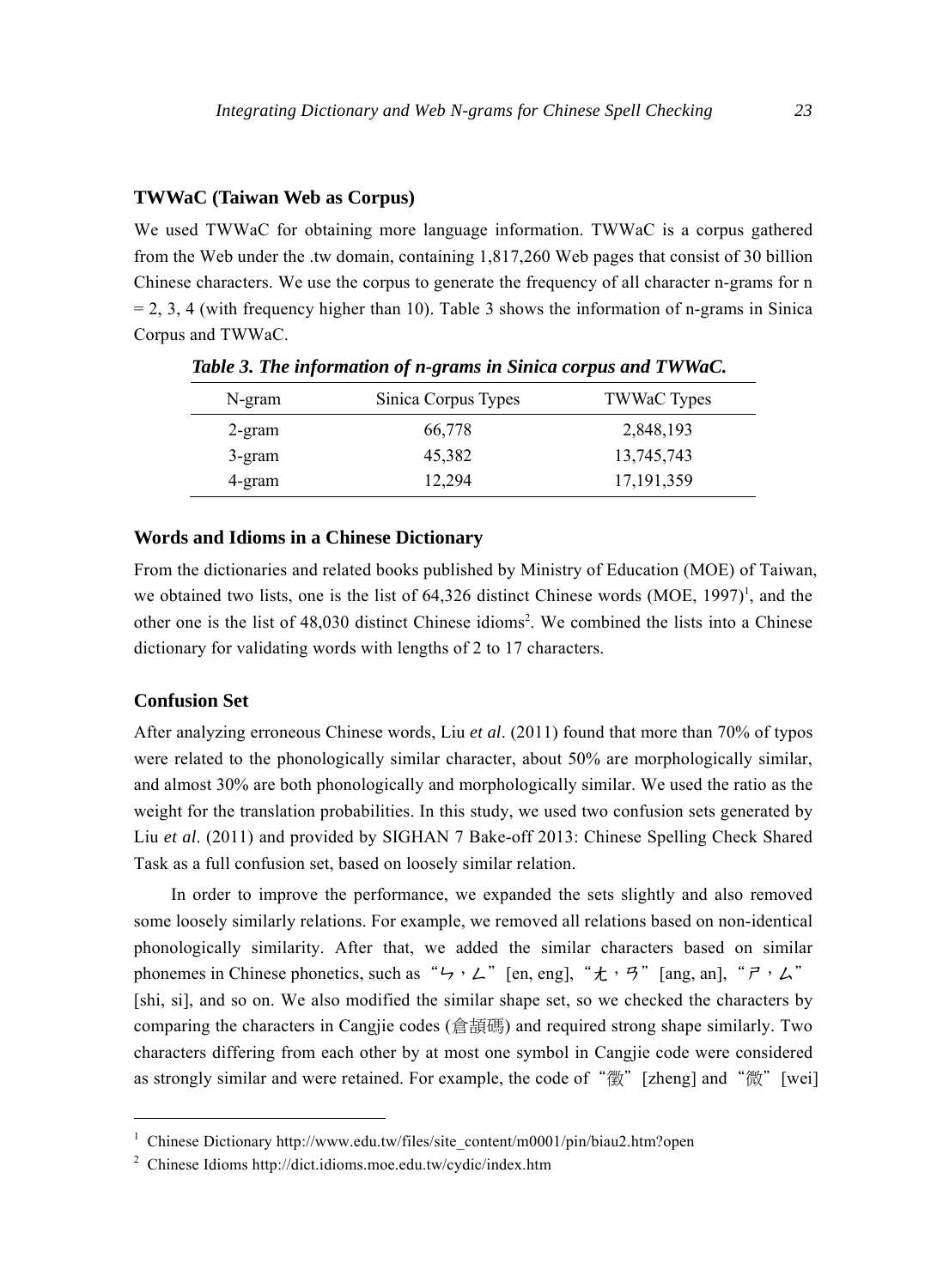are strongly similar in shape, since in their corresponding codes "竹人山土大" and "竹人山 山大", differ only in one place.

# **4.2 Test Data**

We used the official dataset from SIGHAN 7 Bake-off 2013: Chinese Spelling Check to evaluate our systems. This dataset contains two parts: 350 sentences with errors and 350 sentences without errors, extracted from student essays that covered various common errors. The dataset was released in XML format with the information of sentences, wrong position, typos, and correction. A sample is shown below:

```
<DOC Nid="00001"> 
<P>我看過許多勇敢的人,不怕措折地奮鬥,這種精神值得我們學習。</P>
<TEXT><MISTAKE wrong_position=13> 
<WRONG>措折</WRONG> 
<CORRECT>挫折</CORRECT> 
</MISTAKE> 
</TEXT></DOC>
```
We found that all of the sentences with errors contain exactly one typo and that most errors were either similar in pronunciation or shape. Therefore, the confusion set was suitable for error correction. We generated the sentence with/without error and the correct answer from XML format. In this data, more than 80% of errors were characters with identical pronunciation, almost 20% of errors were characters with similar shape, and 40% of errors involved both phonological and visual similarity. Hence, we focused on detecting and correcting these two common types of errors in our study.

#### **4.3 Systems Compared**

Recall that we propose a system to detect and correct typos in Chinese based broadly on statistical machine translation. We experimented with different resources as kinds of language models to detect typos: dictionary entries, a compiled corpus, and Web corpus. The four detection systems evaluated are: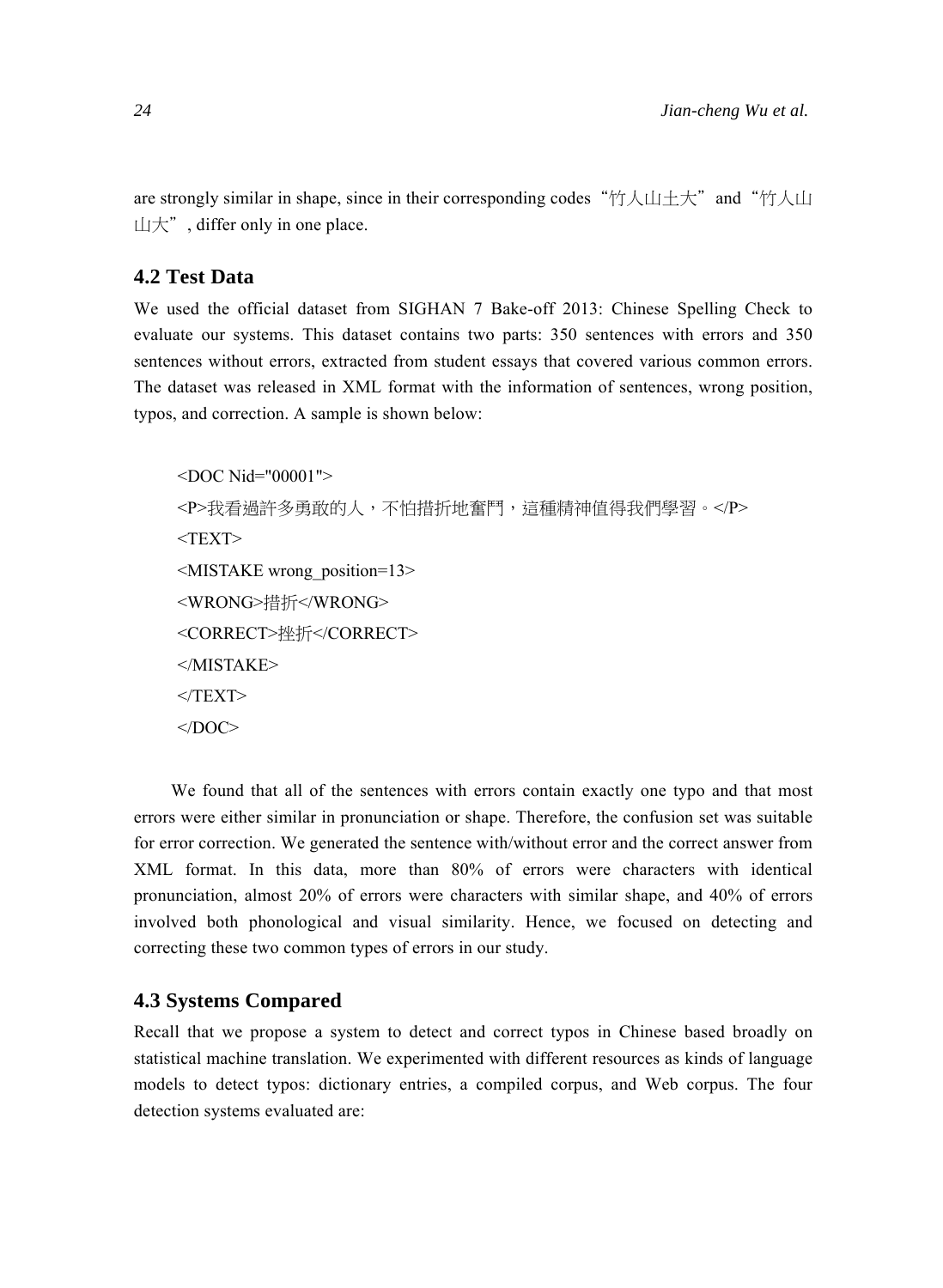- —Dictionary (**DICT**): A dictionary is used to detect unregistered words as errors.
- —Corpus (**CORP**): A word list from a reference corpus is used to detect unseen words as errors.
- —Web corpus (**WEB**): A character n-gram of Web corpus is used to detect unseen n-grams as errors.
- —Dictionary and Web corpus (**DICT+WEB**): A dictionary combining a character n-gram of Web corpus is used to detect unregistered words as errors.

To correct typos, we used a character confusion set to transform the detected typos and generate the "*translation*" hypotheses with translation probability. These hypotheses were pruned using a Chinese dictionary before running the MT decoder in order to reduce the load on the decoder. The scope of this confusion set and the weights associated with translation probability clearly influenced the performance of our system. We evaluated and compared four different confusion set and weight settings. The four correction systems evaluated are:

- —Full confusion set (**FULL+WT**): A broad confusion set with loosely similar relations in character sound and shape was used to generate mapping from a detected typo to its correction. Different weights were used in modeling probability for sound and shape based mapping.
- —Confusion set with identical sound (**SND+WT**): A broad confusion set with identical sounds and loosely similar shape relations was used to generate mapping. Different weights were used in modeling probability for sound and shape based mapping.
- —Restricted confusion set with identical sound and strong similarly shape (**SND+SHP**): A broad confusion set with identical sounds and strongly similar shape relations was used to generate mapping. Sound and shape were given the same weight.
- —Restricted confusion set with different weights (**SND+SHP+WT**): A broad confusion set with identical sounds and strongly similar shape relations was used to generate mapping. Different weights were used in modeling probability for sound and shape based mapping.

# **4.4 Evaluation Metrics**

To assess the effectiveness of the proposed system, we used test data to experiment with our system. We also exploited several language resources, including TWWaC, Sinica Corpus, a Chinese dictionary, and the confusion set, in the proposed system to detect errors and correct errors. The Chinese Word Segmentation System produces the word segmentation result with the help of a Chinese dictionary to improve the proposed system. To evaluate our system, we used the precision rate and recall rate, which are defined as follows:

$$
Precision = C / S \tag{2}
$$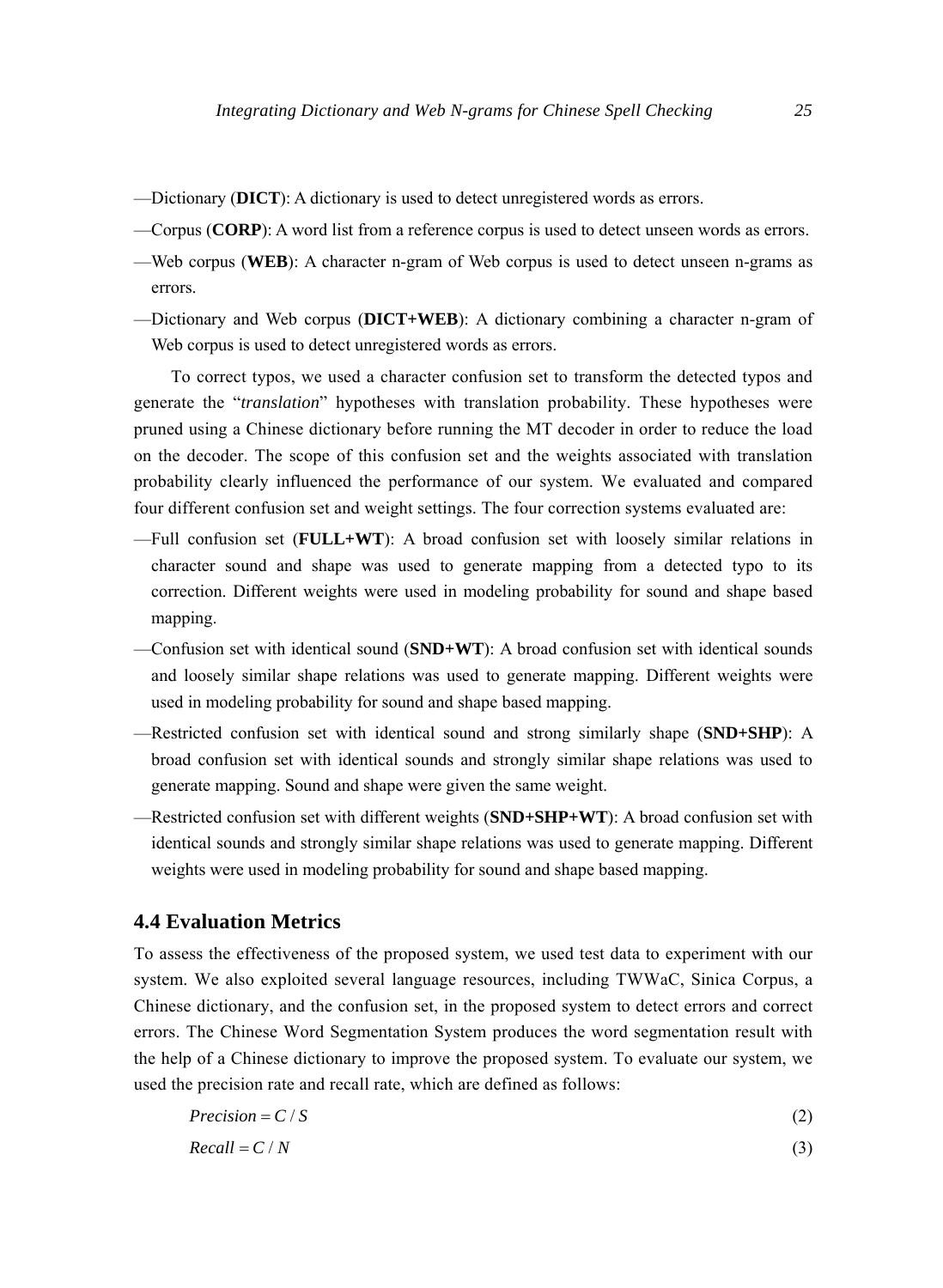where *N* is the number of error characters, *S* is the number of characters translated by the proposed system, and *C* is the number of characters translated correctly by the proposed system. We also compute the corresponding F-score as:

$$
F-score = \frac{2 \times Precision \times Recall}{Precision + Recall}
$$
 (4)

# **5. Evaluation Results**

In this section, we report the results of the experimental evaluation using the methodology described in the previous section. We evaluated detection, as well as correction, for many systems with different language resources and settings. During this evaluation, we tested our systems on 350 sentences containing at least one typo, provided in SIGHAN Bake-off 2013: Chinese Spelling Check. Table 4 shows the precision, recall, and F-score for four detection systems, while Table 5 shows the same metrics for four correction systems.

| System        | Precision | Recall | F-score |
|---------------|-----------|--------|---------|
| <b>DICT</b>   | .91       | .52    | .66     |
| <b>CORPUS</b> | .90       | .46    | .61     |
| WEB           | .93       | .47    | .63     |
| WEB+DICT      | .95       | .56    | .71     |

*Table 4. The comparison of the detection with different references.* 

| System       | Precision | Recall | F-score |
|--------------|-----------|--------|---------|
| FULL+WT      | .53       | .51    | .52     |
| $SND+WT$     | .74       | .57    | .65     |
| $SND+SHP$    | .90       | .55    | .68     |
| $SND+SHP+WT$ | .95       | .56    | .70     |
|              |           |        |         |

*Table 5. The comparison of the correction experiment.* 

As can be seen in Table 4, using the Web corpus (**WEB**) achieves higher precision than the dictionary (**DICT**) or compiled corpus (**CORPUS**) with slightly lower recall. Using the dictionary (**DICT**) leads to the highest recall but slightly lower precision. By combining the dictionary and Web corpus (**WEB+DICT**), we achieve the best precision, recall, and F-score.

Table 5 shows that using the full confusion set with loosely similar sound and shape relation leads to the lowest recall and precision in error correction (**FULL**). By restricting the sound confusion to identical sound and the shape confusion to strongly similar shape, we can improve precision dramatically, with a small increase in recall (**SND** and **SND+SHP**).

We can further improve the precision and recall by applying different weights in modeling the probability of sound and shape based hypotheses (**SND+SHP+WT**). Since typos are more often related to sound confusion than shape, giving higher weight to sound confusion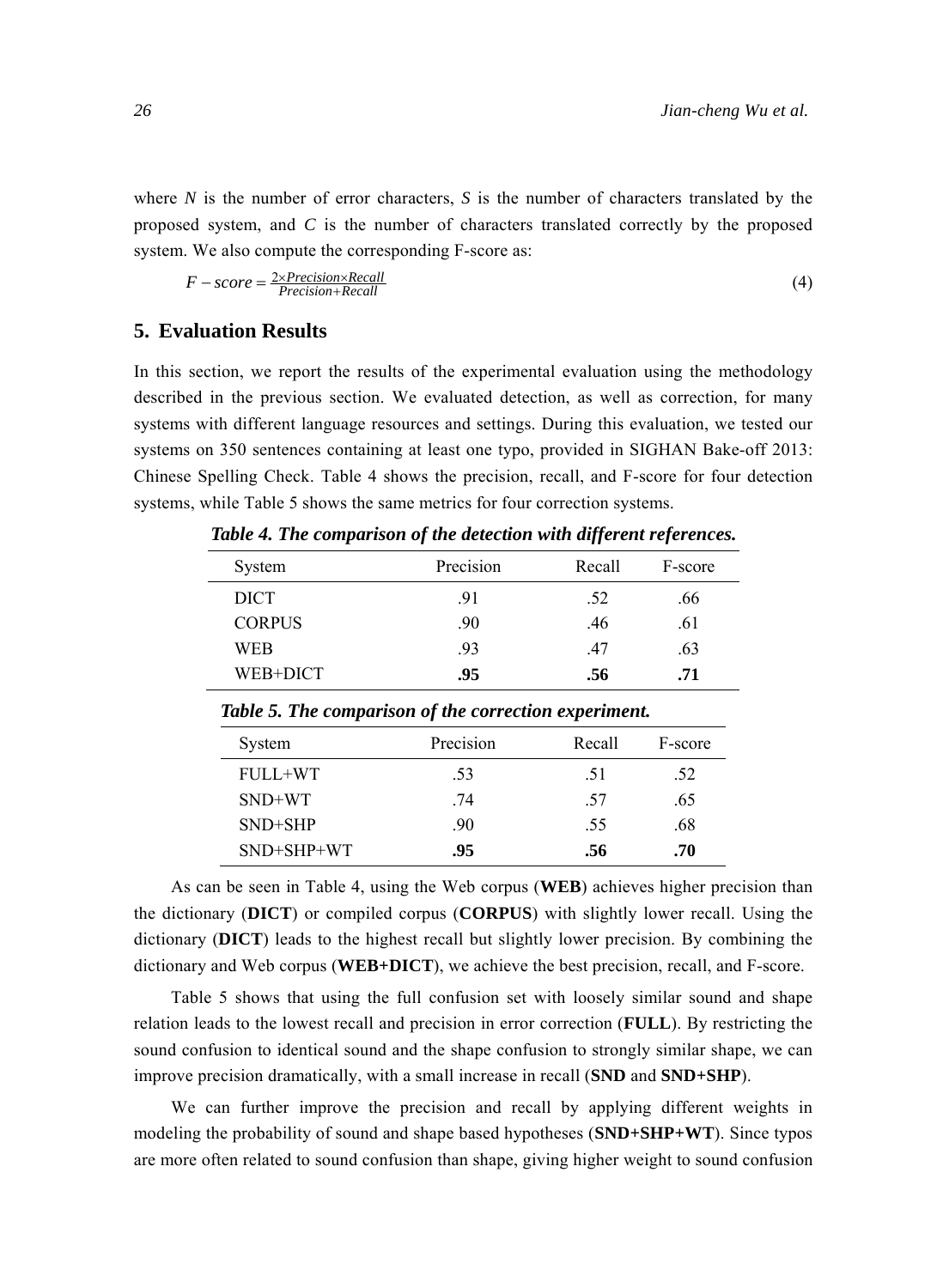indeed leads to further improvement in both precision and recall. Previous works typically have used only a language model to correct errors, but we compute language model probability and translation probability, resulting in more effective error correction. For this reason, we were placed among the top scoring systems in the SIGHAN Bake-off 2013.

In order to test whether the system can produce false alarms as rarely as possible, when handling the sentences with typos, we tested our systems on a dataset with an additional 350 sentences without typos. The best performing system (**SND+SHP+WT**) obtained a precision rate of .91, recall rate of .56, and F-score of .69 in correction. The results show that this system is very robust, maintaining a high precision rate in different situations.

The recall of our system is limited by the dictionary that we used to correct a typo. For example, the typo "七彈場" [qi tan chang], which is detected by the model, is not corrected to "漆彈場" [qi tan chang] because it is a new term and not found in the Chinese dictionary we used. To correct such errors, we could use Web-based character n-grams, which are more likely to contain such new terms or productive compounds not found in a dictionary.

# **6. Conclusions and Future Work**

Many avenues exist for future research and improvement of our system. For example, new terms can be automatically discovered and added to the Chinese dictionary to improve both detection and correction performance. Part of speech tagging can be performed to provide more information for error detection. Named entities can be recognized in order to avoid false alarms. A supervised statistical classifier can be used to model translation probability more accurately. Additionally, an interesting direction to explore is using Web n-grams in addition to a Chinese dictionary for correcting typos. Yet another direction of research would be to consider errors related to a missing or redundant character.

In summary, we have proposed a novel method for Chinese spell checking. Our approach involves error detection and correction based on the phrasal statistical machine translation framework. The error detection module detects errors by segmenting words and checking word and phrase frequency based on a compiled dictionary and Web corpora. The phonological or morphological spelling errors found then are corrected by running a decoder based on the statistical machine translation model (SMT). The results show that the proposed system achieves significantly better accuracy in error detection and more satisfactory performance in error correction than the state-of-the-art systems. The experimental results show that the method outperforms previous works.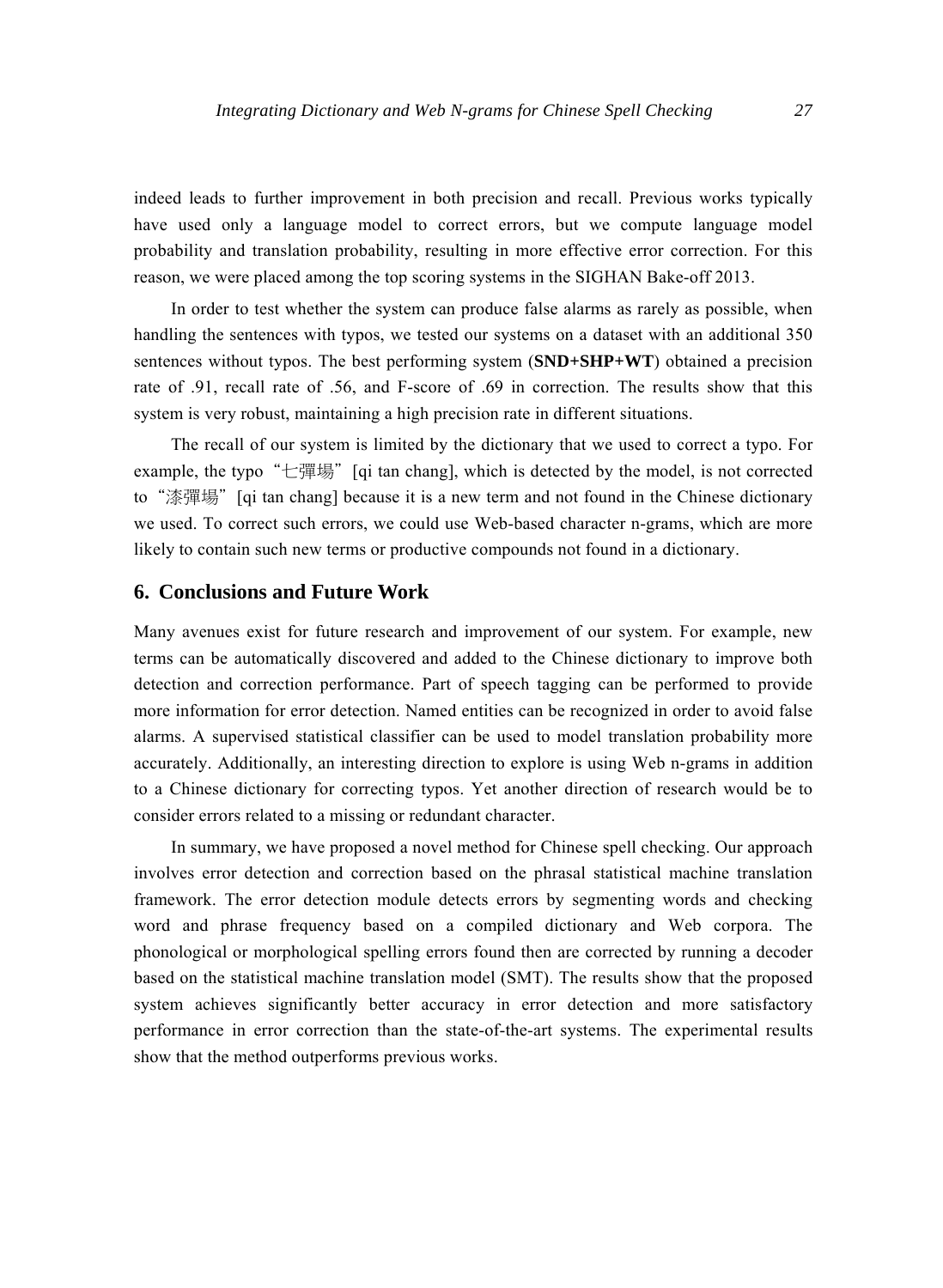# **References**

- Chang, C.-H. (1995). A new approach for automatic Chinese spelling correction. In *Proceedings of Natural Language Processing Pacific Rim Symposium*, 278 - 283.
- Chen, Y.-Z. (2010). *Improve the detection of improperly used Chinese characters with noisy channel model and detection template*. Master thesis, Chaoyang University of Technology.
- Huang, C.-R., Chen, K.-j., & Chang, L.-L. (1996). Segmentation standard for Chinese natural language processing. In *Proceedings of the 1996 International Conference on Computational Linguistics (COLING 96)*, *2*, 1045 - 1048.
- Huang, C.-M., Wu, M.-C., & Chang C.-C. (2007). Error detection and correction based on Chinese phonemic alphabet in Chinese text. In *Proceedings of the 4th International Conference on Modeling Decisions for Artificial Intelligence (MDAI IV)*, 463 - 476.
- Hung, T.-H. (2009). *Automatic Chinese character error detecting system based on n-gram language model and pragmatics knowledge base*. Master thesis, Chaoyang University of Technology.
- Jiang, Y., *et al*. (2012). A rule based Chinese spelling and grammar detection system utility. *2012 International Conference on System Science and Engineering (ICSSE)*, 437 - 440, 30 June - 2 July 2012.
- Koehn, P. (2010). *Statistical Machine Translation*. United Kingdom: Cambridge University Press.
- Liu, C.-L., Tien, K.-W., Lai, M.-H., Chuang, Y.-H., & Wu, S.-H. (2009). Phonological and logographic influences on errors in written Chinese words. In *Proceedings of the Seventh Workshop on Asian Language Resources (ALR7), the Forty Seventh Annual Meeting of the Association for Computational Linguistics (ACL'09)*, 84 - 91.
- Liu, C.-L., Lai, M.-H., Tien, K.-W., Chuang, Y.-H., Wu, S.-H., &Lee, C.-Y. (2011). Visually and phonologically similar characters in incorrect Chinese words: Analyses, identification, and applications. *ACM Trans. Asian Lang, Inform. Process*, *10*(2), Article 10, pages 39, .
- Ma, W.-Y., & Chen, K.-J. (2003). Introduction to CKIP Chinese word segmentation system for the first international Chinese Word Segmentation Bakeoff. In *Proceedings of ACL, Second SIGHAN Workshop on Chinese Language Processing*, *17*, 168 - 171.
- MOE. (1997). *MOE word frequency table*, Taiwan: Ministry of Education.
- MOE. (2007). *MOE Dictionary new edition*. Taiwan: Ministry of Education.
- MOE. (1996). *Common errors in Chinese writings*. Taiwan: Ministry of Education.
- Och, F. J., & Ney, H. (2003). A systematic comparison of various statistical alignment models. *Computational Linguistics*, *29*(1), 19 - 51.
- Ren, F., Shi, H., & Zhou, Q. (2001). A hybrid approach to automatic Chinese text checking and error correction. 2*001 IEEE International Conference on Systems, Man, and Cybernetics*, *3*, 1693 - 1698, 07 - 10 Oct. 2001.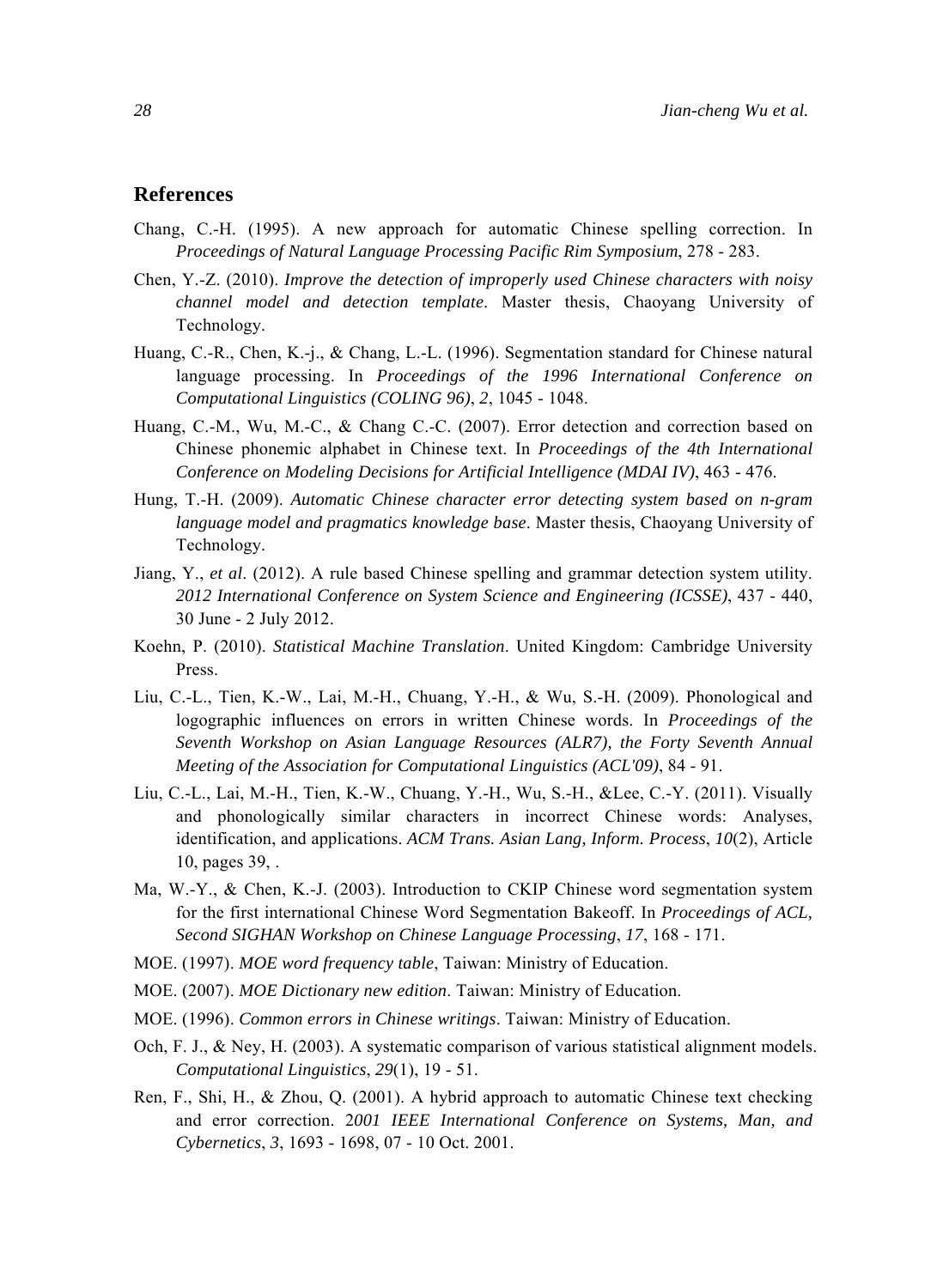- Stolcke, A., Zheng, J., Wang, W., & Abrash, V. (2011). SRILM at Sixteen: Update and Outlook. In *Proceedings of IEEE Automatic Speech Recognition and Understanding Workshop*, Dec. 2011.
- Wu, S.-H., Chen, Y.-X., Yang, P.-c., Ku, T., & Liu, C.-L. (2010). Reducing the false alarm rate of Chinese character error detection and correction. In *Proceedings of CIPS-SIGHAN Joint Conference on Chinese Language Processing (CLP 2010)*, 54 - 61, 28 - 29 Aug. 2010.
- Zhuang, L., Bao, T., Zhu, X., Wang, C., & Naoi, S. (2004). A Chinese OCR spelling check approach based on statistical language models. *2004 IEEE International Conference on Systems, Man and Cybernetics*, 5, 4727 - 4732, 10 - 13 Oct. 2004.